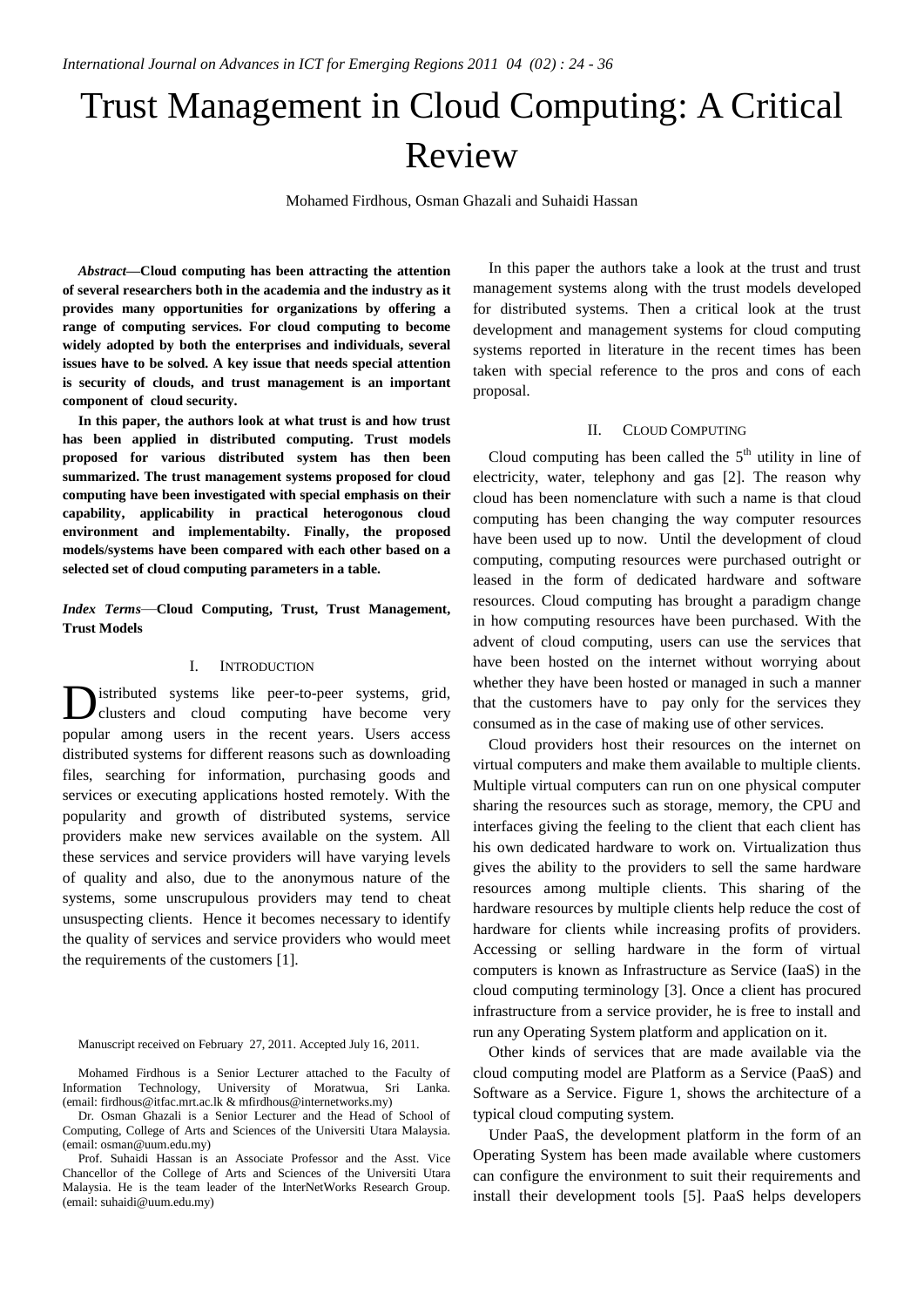develop and deploy applications without the cost of purchasing and managing the underlying hardware and



#### Fig. 1. Cloud Computing Architecture

software. PaaS provides all the required facilities for the complete life cycle of building and delivering web applications. Thus PaaS usually offers facilities for application design, application development, testing, deployment and hosting as well as application services such as team collaboration, web service integration and marshalling, database integration, security, scalability, storage, persistence, state management, application versioning, application instrumentation and developer community facilitation.

SaaS is the cloud model where an application hosted by a service provider on the internet is made available to users in a ready to use state. SasS eliminates the requirement of installation and maintenance of the application in the user's local computer or server in his premises [5]. SaaS has the advantage of being accessible from any place at any time, no installation or maintenance, no upfront cost, no licensing cost, scalability, reliability and flexible payment schemes to suit the customer's requirements.

## III. TRUST AND TRUST MANAGEMENT

The trust and reputation have their origin in the social sciences that study the nature and behavior of human societies [6]. Trust has been studied by researchers in diverse fields such as psychology, sociology and economics [7]. Psychologists study trust as a mental attitude and focus on what happens in a person's mind when he/she trusts or distrusts someone [8]. Based on this notion, several cognitive trust models have been developed [9-12]. Sociologists

approach to trust as a social relationship between people. Social context of trust has been commonly employed in multi agent systems and social networks [7,13-14]. The similarity between multi agent system and a social network are exploited in these works as agents and people behave in a similar fashion interacting with, gathering information from and modeling each other for developing trust in each other. Economists perceive trust in terms of utility [15]. Game theory has been one of the most popular tools used by experts in the computer field to study how users develop trust using different strategies [16-17]. The prisoner's dilemma is the commonly used scenario to study this scenario [18-19].

Researchers in computer sciences have exploited the benefit of all these studies as they provide vital insight into human behavior under various circumstances [13, 20-21]. The role of trust and reputation in open, public distributed systems such as e-commerce, peer to peer networks, grid computing, semantic web, web services and mobile networks have been studied by several researchers [22-25].

Although the rich literature available on trust from diverse fields is of great benefit to computer scientists, it has the drawback of presenting a complex and confusing notion for trust. This is mainly due to the reason that there is no common agreement of a single definition for what trust is? It can be seen that different researchers have defined trust as attitudes, beliefs, probabilities, expectations, honesty and so on.

Even if different disciplines and researchers look at trust from different angles, it is possible to identify some key factors that are common to everything. They are;

- Trust plays a role only when the environment is uncertain and risky.
- Trust is the basis based on which certain decisions are made.
- Trust is built using prior knowledge and experience.
- Trust is a subjective notion based on opinion and values of an individual.
- Trust changes with time and new knowledge while experience will have overriding influence over the old ones.
- Trust is context-dependent.
- Trust is multi-faceted.

McKnight and Chervany have identified 16 characteristics of trust and grouped them under five groups. They are,

- Competence; competent, expert, dynamic
- Predictability; predictable
- Benevolence; good (or moral), good-will benevolent (caring), responsive
- Integrity; honest, credible, reliable, dependable
- Other; open, careful (or safe), shared understanding, personally attractive [8].

De Oliveira and Maziero have classified trust relations into hierarchical trust, social groups and social networks.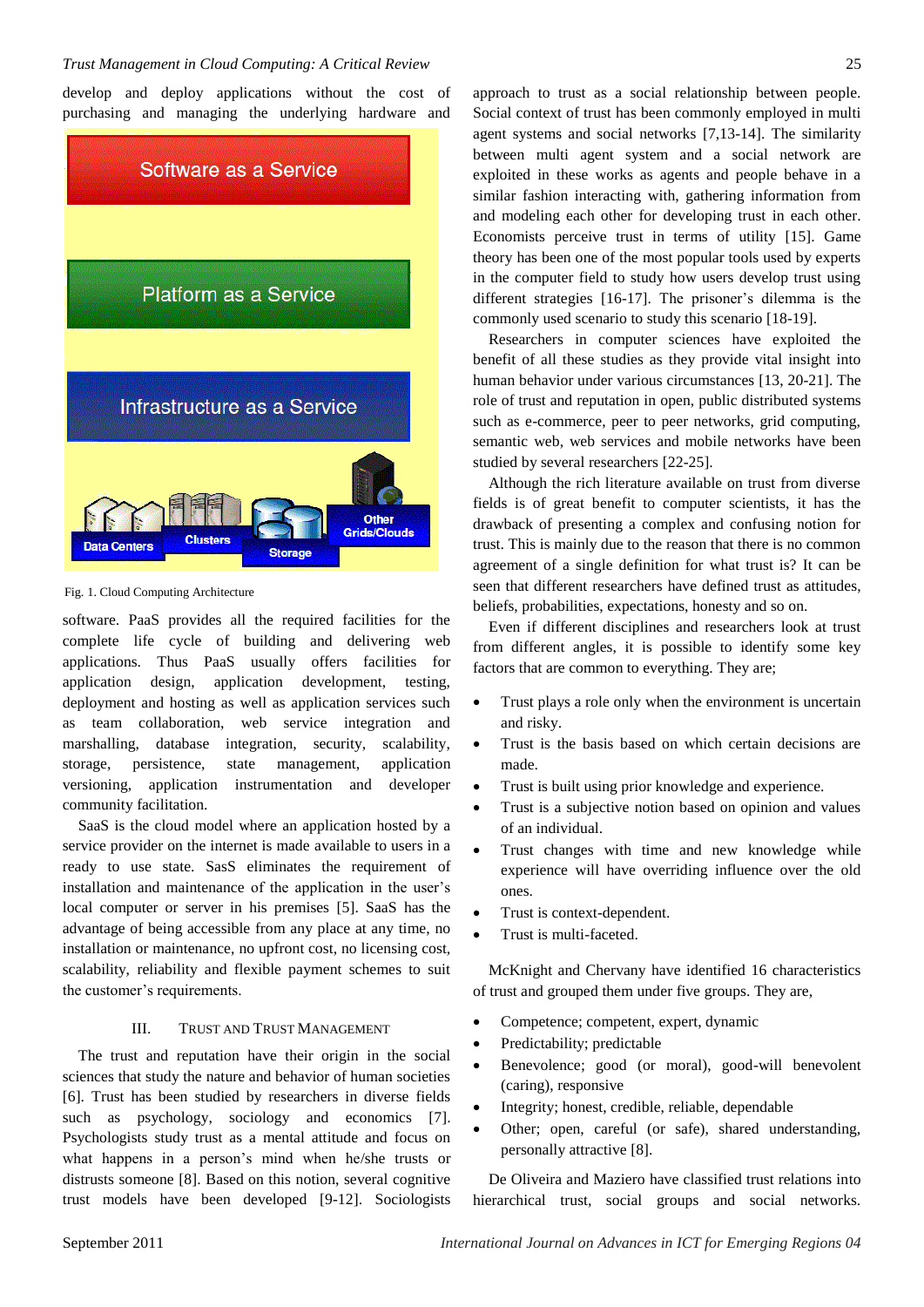Hierarchical trust considers all relationships in a hierarchical manner and represented by a tree organization where nodes represent individuals and edges represent the trust degrees between the pair of nodes. Any two nodes can define a trust degree between them through transitivity through other nodes [26].

Zhang et al., have classified the trust functions based on the following four dimensions [27].

- Subjective trust vs. Objective trust
- Transaction-based vs. Opinion-based
- Complete information vs. Localized information
- Rank-based vs. Threshold-based

Capability of an entity's trustworthiness being measured objectively against a universal standard, results in objective trust. If the trust being measured depends on an individual's tastes and interest, the resulting trust is called *subjective trust*. Decisions made based on the individual transactions and their results is known as *transaction based trust*, whereas the trust built based on just opinion of the individuals, is *opinion based trust*. If the trust building operation requires information from each and every node, it is called, complete information and it is known as either *global trust function* or *complete trust function*. If the information collected only from one's neighbors, it is called, *localized information trust function*. If the trust worthiness of an entity is ranked from the best to worst, it is *rank based trust* whereas the trust declared yes or no depending on? Preset trust threshold is known as *threshold based trust.* 

## IV. TRUST MODELS

Several models have been developed by researchers for the purpose of building practical trust systems in distributed systems. This section takes a brief look at some of the commonly used trust models.

## *A. CuboidTrust*

CuboidTrust is a global reputation-based trust model for peer to peer networks. It takes three factors namely, contribution of the peer to the system, peer's trustworthiness in giving feedback and quality of resources to build four relations. Then it creates a cuboid using small cubes whose coordinates  $(x,y,z)$  where  $z$  – quality of resource,  $y$  – peer that stores the value and  $x -$  the peer which rated the resource and denoted by Px,y,z. The rating is binary, 1 indicating authentic and (–1) indicating inauthentic or no rating. Global trust for each peer has been computed using power iteration of all the values stored by the peers [28].

#### *B. EigenTrust*

EigenTrust assigns each peer a unique global trust value in a P2P file sharing network, based on the peer's history of uploads. This helps to decrease the downloading of inauthentic files. Local trust value  $S_{ij}$  has been defined  $S_{ij} = sat(i,j)$  –  $unsat(i,j)$ , where  $sat(i,j)$  denotes the satisfactory downloads by *i* from *j* and *unsat(i,j)* is the unsatisfactory downloads by *i* from *j*. Power iteration is used to compute the global trust for each peer [29].

#### *C. Bayesian Network based Trust Management (BNBTM)*

BNBTM uses multidimensional application specific trust values and each dimension is evaluated using a single Bayesian network. The distribution of trust values is represented by beta probability distribution functions based on the interaction history [30].

Trust value of peer *i* is given by,

$$
\tau_i = \frac{\alpha_i}{\alpha_i + \beta_\Gamma}, (i \in \{G, L, C\}, \bar{\iota} \in \{\bar{G}, \bar{L}, \bar{C}\})
$$
(1)

Where  $\alpha_i = r_i + 1$  and  $\beta_f = s_f + 1$  and  $r_i$  and  $s_f$  are number of interactions with outcome i and  $\overline{\iota}$  respectively. G, L and C represent shipping goods, shipping lower quality goods and not shipping any goods and  $\bar{G}$ ,  $\bar{L}$  and  $\bar{C}$  represent the converse.

# *D. GroupRep*

GroupRep is a group based trust management system. This classifies trust relationships in three levels namely, trust relationships between groups, between groups and peers and only between peers [31].

Trust of Group *i* held by Group *j* is given by:

$$
T_{reg_{iG_j}} = \n\begin{cases}\n\frac{u_{G_iG_j - c_{G_iG_j}}}{u_{G_iG_j + c_{G_iG_j}}} & \text{if } u_{G_iG_j} + c_{G_iG_j} \neq 0 \\
\frac{u_{G_iG_j + c_{G_iG_j}}}{u_{G_iG_j}} & \text{if } u_{G_iG_j} + c_{G_iG_j} = 0 \text{ and } \exists \text{ Trust}_{G_iG_j}^{path} \\
\frac{u_{G_iG_j + c_{G_iG_j}}}{u_{G_iG_j}} & \text{otherwise}\n\end{cases}
$$

Where  $u_{G_iG_j} \geq 0$  and  $c_{G_iG_j} \geq 0$  are utility and cost respectively assigned by nodes in group *j* to nodes in group *i*.

 $T_{reg_iG_j}^{reference}$  is defined as the minimum trust value along the most trustworthy reference path.

## *E. AntRep*

AntRep algorithm is based on swarm intelligence. In this algorithm, every peer maintains a reputation table similar to distance vector routing table. The reputation table slightly differs from the routing table in the sense that (i) each peer in the reputation table corresponds to one reputation content; (ii) the metric is the probability of choosing each neighbor as the next hop whereas in the routing table it is the hop count to destinations. Both forward ants and backward ants are used for finding reputation values and propagating them. If the reputation table has a neighbor with the highest reputation, a unicast ant is sent in that direction. If no preference exists, broadcast ants are sent along all the paths [32].

Once the required reputation information is found, a backward ant is generated. When this ant travels back, it updates all the reputation tables in each node on its way.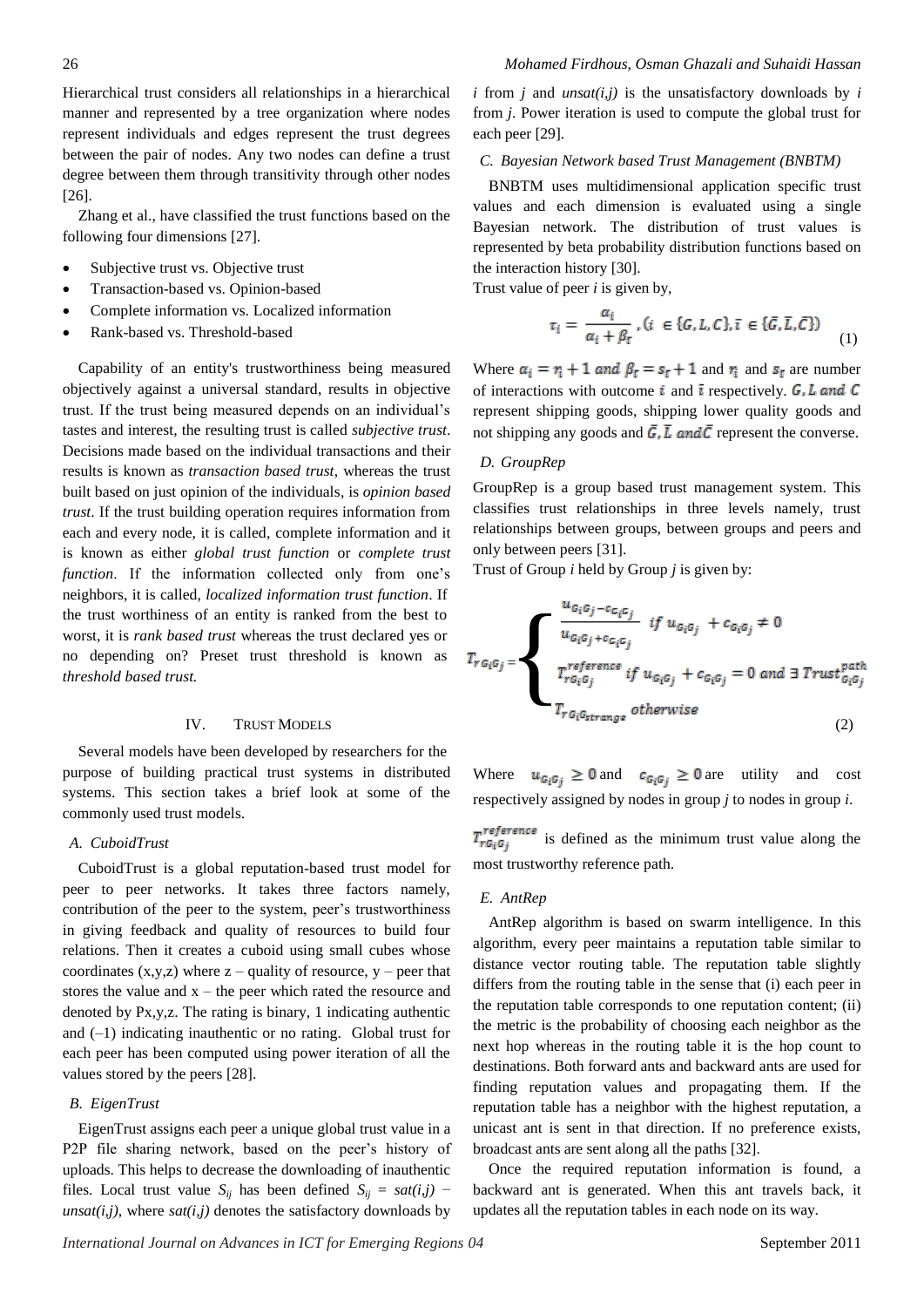# *F. Semantic Web*

Zhang et al., have presented a trust model which searches all the paths that connect the two agents to compute the trustworthiness between those two agents. For each path the ratings associated with each edge are multiplied and finally all the paths are added to calculate the final trust value [33].

The weight of the path  $i(w_i)$  is calculated using;

$$
w_i = \frac{\frac{1}{D_i}}{\sum_{i=1}^{N} \frac{1}{D_i}}
$$
\n(3)

Where *N* – No. of paths between agents *P* and *Q*  $D_i$  – No. of steps between *P* and *Q* on the *i*<sup>th</sup> path.  $m_i - Q$ 's immediate friend or neighbor on the *i*<sup>th</sup> path.  $(M - set of Q's friends or neighbors)$ 

This gives a higher weight to shorter paths.

If agent *P* and agent *Q* are friends then  $P \rightarrow Q$ , or neighbors then  $P \leftrightarrow Q$  then  $P$ 's trust in  $Q$  can be computed directly. Otherwise,

$$
T_{P\rightarrow Q} = \sum_{i=1}^{N} \frac{T_{m_i \rightarrow Q \times} \prod_{i \rightarrow j} \cup i \leftrightarrow j} R_{i \rightarrow j} \times \frac{1}{D_i}
$$

$$
= \sum_{i=1}^{N} T_{m_i \rightarrow Q} \times \prod_{i \rightarrow j} \cup i \leftrightarrow j} R_{i \rightarrow j} \times w_i \tag{4}
$$

Where reliability factor  $R_{i\rightarrow i}$  denotes to which degree *i* believes in *j*'s words or opinions.

## *G. Global Trust*

Several authors have presented methods that compute an improved global trust value for selecting trusted source peer in peer to peer systems [34-36].

The global trust value for node  $i$ ,  $t_i$  is defined as:

$$
t_i = \sum_k c_{ki} t_k \tag{5}
$$

Where  $c_{ki}$  is the local trust value from peer *k* towards peer *i* and  $t_k$  is the global trust value of peer  $k$ .

## *H. Peer Trust*

This is reputation-based trust supporting framework. This includes a coherent adaptive trust model for quantifying and comparing the trustworthiness of peers based on a transactionbased feedback system. It introduces three basic trust parameters namely feedback a peer receives from other peers, the total number of transactions a peer performs, the credibility of the feedback sources and two adaptive factors that are transaction context factor and the community context factor in computing trustworthiness of peers, then it combines these factors to compute a general trust metric [37].

# *I. PATROL-F*

PATROL-F incorporates many important concepts for the purpose of computing peer reputation. The main components used in computing peer trust are: direct experiences and reputation values, the node credibility to give recommendations, the decay of information with time based on a decay factor, first impressions and a node system hierarchy [38].

It uses three fuzzy subsystems:

- 1. The first is used to set the importance factor of an interaction and related decisions. To decide and choose which data is critical or indispensable, or which data is needed more quickly, is a concept close to humans that fuzzy logic can model.
- 2. Then there is the region of uncertainty where an entity is not sure whether to trust or not (when the reputation of a host between the absolute mistrust level φ , and the absolute trust level  $\theta$  ). Fuzzy techniques are effectively applied in this region.
- 3. Finally, for the Result of Interaction (RI) value, fuzzy logic can be used to capture the subjective and humanistic concept of four level *"good"* or *"better"* and *"bad"* or *"worse"* interaction. RI is the result of several concepts effectively combined to produce a more representative value. The decay factor  $\tau$  is calculated based on the difference of a host's values of RIs between successive interactions.

#### *J. Trust Evolution*

Wang et al., have presented a trust evolution model for P2P networks. This model uses two critical dimensions, experience and context to build trust relationships among peers. It builds two kinds of trust: direct trust and recommendation trust quantifies trust within the interval *[0,1]* [39].

Direct trust (DT) between two peers is computed using the last *n* interactions between those entities. Recommended trust is calculated using recommendations from other peers and the previous interactions with the recommending peers.

## *K. Time-based Dynamic Trust Model (TDTM)*

TDTM is an ant colony based system that identifies the pheromone and the trust and the heuristic and the distance between two nodes. The trust value calculated by this model depends on the frequency of interaction where the trust value increases with frequent interactions and lowers as the interactions goes down [40].

Trust-pheromone between nodes *i* and *j* at time  $(t + 1)$  is defined as:

$$
\tau_{ij}(t+1) = \rho \tau_{ij}(t) + \sigma \tau_{ij}(t) \tag{6}
$$

Where  $\rho$  is the trust dilution factor and  $\sigma \tau_{ij}(t)$  is the additional intensity at each inter-operation between entities.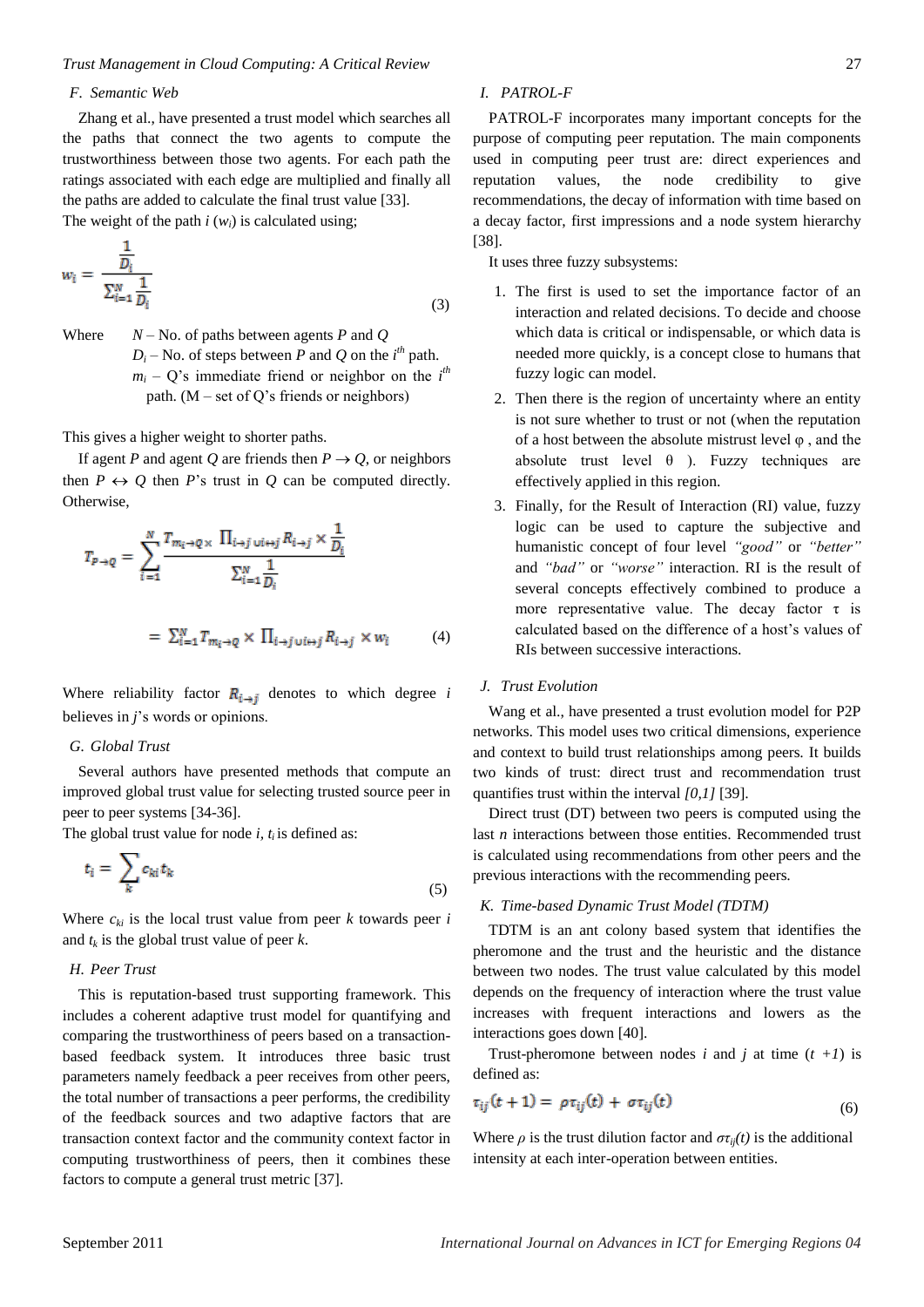$\sigma \tau_{ii}(t)$  is defined as:

$$
\sigma \tau_{ij} = \begin{cases} \frac{1}{1 - \tau_{ij}(t)} + 1 & \text{if } i \text{ and } j \text{ interact at time } t \\ 0 & \text{otherwise} \end{cases}
$$
(7)

If the trust value  $p_{ij}(t)$  between nodes *i* and *j* at time *t* is greater than a certain threshold *R*, they can validate each other's certificate, otherwise not.

## *L. Trust Ant Colony System (TACS)*

TACS is based on the bio-inspired algorithm of ant colony system. In this model pheromone traces are identified with the amount of trust a peer has on its neighbors when supplying a specific service. It computes and selects both the most trustworthy node to interact and the most trustworthy path leading to that peer. Each peer needs to keep track of the current topology of the network as every peer has its own pheromone traces for every link. Ants travel along every path searching building the most trustworthy path leading to the most reputable server [41].

Ants stop the search once they find a node that offers the service requested by the client and the pheromone traces belonging to the current path leading to it are above the preset threshold, otherwise they would follow on further selecting a neighbor that has not been visited yet.

# *M. TRUMMAR (TRUst Model for Mobile Agent systems based on Reputation)*

TRUMMAR is a general model for the calculation of reputation values and the determination of trust decisions. TRUMMAR identifies three types of nodes from who it can receive trust values. They are neighbors, friends and strangers. Neighbors are the trusting other hosts on its own network that are under the same administrative control, friends are the hosts from different networks that are under different, but trusted administrative control and strangers are the hosts that are willing to volunteer information but not neighbors or friends [42].

The trust value for Y in X is calculated as follows:

$$
\frac{repY}{X(0)} = A \frac{repY}{X} + B \frac{\sum_{i} \frac{\alpha_i repY}{X_i}}{\sum_{i} \alpha_i} + C \frac{\sum_{j} \frac{\beta_i repY}{X_j}}{\sum_{j} \beta_j} + D \frac{\sum_{i} \frac{\delta_i repY}{X_i}}{\sum_{i} \delta_i} \tag{8}
$$

Where

- repy represents the reputation value being  $X(0)$ calculated.
- repY represents the reputation value last calculated,  $X(0)$ modified to account for the time lapsed.
- $\Sigma_i \frac{\alpha_i \text{repY}}{x_i}$ weighted sum of reputation reported by neighbors.

weighted sum of reputation reported by friends.

weighted sum of reputation reported by strangers.

 $\alpha_i$ ,  $\beta_i$  and  $\delta_i$  are weighing factors which depend on the reputation of the individual neighbors, friends, and strangers in the host space, respectively.

A, B, C, and D are weighing factors for the respective reputation of with respect to self, neighbors, friends and strangers in the agent space and  $A > B > C > D$ .

Reputation values are restricted to values between 0 and k,  $0 \leq \frac{repr}{r}$ : i.e

# *N. PATROL (comPrehensive reputAtion-based TRust mOdeL)*

PATROL is a general purpose reputation based trust model for distributed computing. PATROL is an enhancement over TRUMMAR. This model is based on multiple factors such as reputation values, direct experiences, trust in the recommender, time dependence of the trust value, first impressions, similarity, popularity, activity, cooperation between hosts, and hierarchy of host systems. The decision to interact with another host depends on two factors namely, the trust in the competence of a host and the trust in the host's credibility to give trusted advice. The trust in the competence of a host is calculated from the direct interactions and this is the confidence that the other host would be able to complete the intended task to the initiator host's expectations. The trust in a host's ability to give trusted advice is the confidence that the host gives consistent and credible advice and feedback. The overall trust value is a combination of the weighted values calculated for different factors calculated independently [43].

The operation of the model is as given below:

- 1. Host X wants to interact with host Y.
- 2. X calculates the time since it interacted last with Y, if this time is smaller than a predetermined threshold, it will decay the stored trust value compare against a predetermined threshold. If larger than the threshold, it will interact with Y, otherwise not.
- 3. If the last interaction time was larger than the threshold, it will involve other trusted hosts in its calculation of trust value for Y. If not,
- 4. Queried hosts will decay their stored trust value for Y and send it along with their reputation vectors.
- 5. X will calculate the trust for Y and check against the threshold. If the trust value is greater than the threshold, it will interact with Y, otherwise no interaction.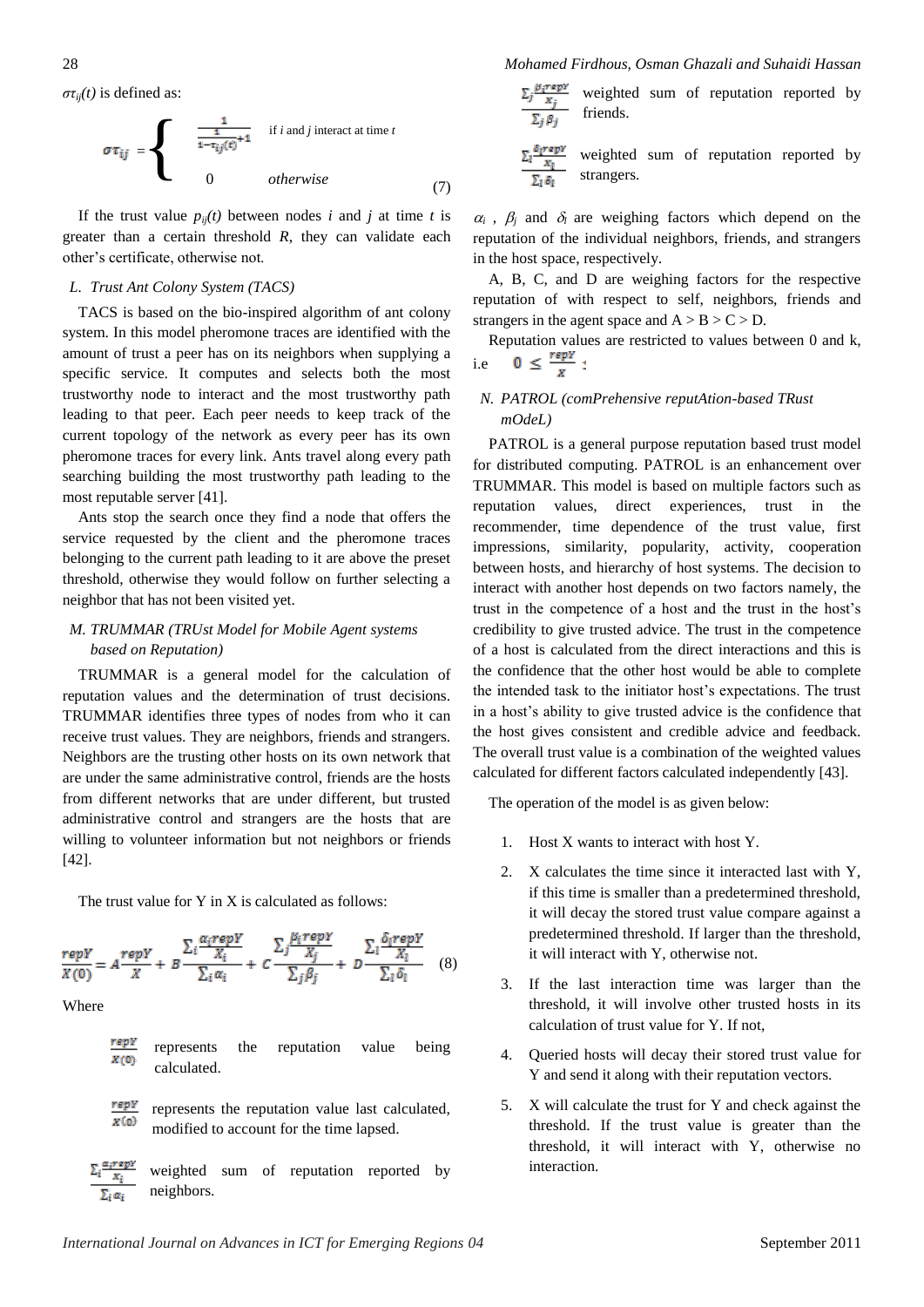# *O. META-TACS*

META-TACS is an extension of the TACS algorithm developed by the [41]. They have extended the TACS model by optimizing the working parameters of the algorithm using genetic algorithms [44].

# *P. CATRAC (Context-Aware Trust- and Role-Based Access Control for composite web services)*

Role-Based Access Control (RBAC) and Trust-Based Access Control (TBAC) have been proposed to address threats to security in single Web Service scenarios. But these solutions fail to provide the required security level in situations related to composite Web Services. CATRAC has been proposed as a security framework related to composite web services [45]. CATRAC combines both RBAC and TBAC in order to arrive at an optimum solution.

Three conditions must be satisfied to gain access to a specific web service. They are:

- Client attributes must be authenticated by the web service provider.
- Client's global role must be valid and contains the right permissions.
- Client's trust level must be equal or greater than the threshold level set for the particular service.

A trusted third party called the Role Authority issues, signs and verifies the roles assigned to the clients. Trust levels are expressed as a vector ranging from 0 to 10, indicating the fully distrusted to the fully trusted respectively. Five (5) indicates a neutral or uncertainty level which is commonly assigned to new clients.

CATRAC is made up of three entities, namely Role Authority, Servers and Clients. Clients accumulate trust points when their behavior is considered good and otherwise they lose trust points. Also, clients trust level is decayed to the neutral value gradually with time, if no interaction takes place. Trust level is decayed using the following formulae.

$$
D_{TL_C} = \left( (TL_c - TL_N) \times e^{\left(\frac{-t}{m \epsilon m o_s}\right)} \right) + TL_N
$$
\n(9)

If the current trust level is above the neutral trust level.

$$
D_{TL_C} = TL_N \times e^{\left(\frac{-t}{memo_s}\right)} \quad otherwise. \tag{10}
$$

Where

$$
D_{TL_C}
$$
 – decayed trust level for client c  
\n
$$
TL_c
$$
 – current trust level for client c  
\n
$$
TL_N
$$
 – neutral trust level  
\n
$$
t
$$
 – time elapsed  
\n*memo<sub>s</sub>* – memory factor (constant)

## *Q. Bayesian Network -based Trust Model*

Bayesian Network–based Trust Model computes trust values by combining multiple input attributes [46]. In this model, the different capabilities of providers such as the type of the file, quality of the file, download speed etc. Also, it looks at the contextual representation of trust values. That is, if two agents compute the trust values, they can trust each other's recommendation and if the agents use different criteria, they may not trust the each other's recommendation even if both are truthful.

In this system each peer identified as an agent develops a naïve Bayesian network for each provider it has interacted with. Each Bayesian network has a root node T with two branches named "satisfying" and "unsatisfying", denoted by 1 and 0, respectively. The agents overall trust in the provider's competencies represented by  $p(T=1)$ , which is the ratio of interactions with satisfactory results out of all the interactions with the same provider. On the other hand  $p(T=0)$  is the ratio of unsatisfactory results under the same criteria.

Hence: 
$$
p(T=1) + p(T=0) = 1
$$
 (11)

Depending on the results of the previous interactions, the agent creates a conditional probability in the form of *p*(*File Type* = "*Music*" /  $T = 1$ ) or *p*(*Download Speed* = *"High"*  $/T = 1$ ) for each quality attribute such as file type, file quality and speed. These conditional probability values are stored in a table called the Conditional Probability Table (CPT).

Finally the provider's trustworthiness in different aspects such as *p(T = 1 | File Type ="Music" AND Download Speed = "High")* is computed by combing the conditional probability values stored in the CPT using the Bayes rule. This combined trustworthiness value is the overall trust score of the provider for the given attribute(s) or aspect(s).

The models discussed above have been proposed for different types of distributed systems such as clusters, grids and wireless sensor networks. But none of the above models has been tested on the cloud computing environment. Hence an extensive evaluation of these models needs to be carried out to understand the advantages and disadvantages of these models for use in cloud computing. The authors propose to carry out this kind of evaluation of these models in future work. Next section takes an in depth look at the trust models proposed for cloud computing.

#### V. TRUST IN CLOUD COMPUTING

Security is one of the most important areas to be handled in the emerging area of cloud computing. If the security is not handled properly, the entire area of cloud computing would fail as cloud computing mainly involves managing personal sensitive information in a public network. Also, security from the service providers point also becomes imperative in order to protect the network, the resources in order to improve the robustness and reliability of those resources. Trust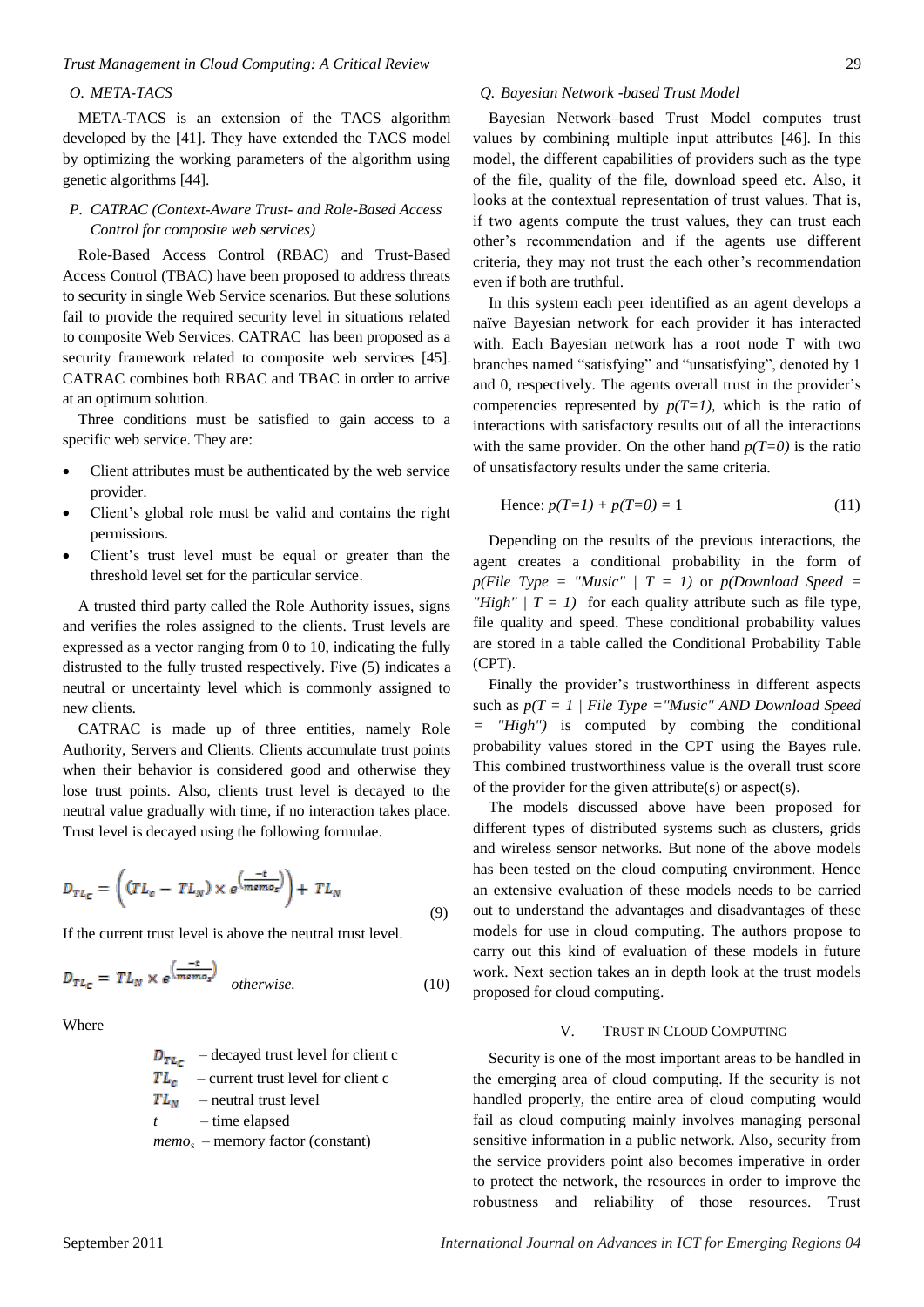## 30 *Mohamed Firdhous, Osman Ghazali and Suhaidi Hassan*

management that models the trust on the behavior of the elements and entities would be especially useful for the proper administration of cloud system and cloud services.

Several leading research groups both in academia and the industry are working in the area of trust management in cloud computing. This section takes an in depth look at the recent developments in this area with the objective of identifying and categorizing them for easy reference.

Khan and Malluhi have looked at the trust in the cloud system from a users perspective. They analyze the issues of trust from what a cloud user would expect with respect to their data in terms of security and privacy. They further discuss that what kind of strategy the service providers may undertake to enhance the trust of the user in cloud services and providers. They have identified control, ownership, prevention and security as the key aspects that decide users' level of trust on services. Diminishing control and lack of transparency have identified as the issues that diminishes the user trust on cloud systems. The authors have predicted that remote access control facilities for resources of the users, transparency with respect to cloud providers actions in the form of automatic traceability facilities, certification of cloud security properties and capabilities through an independent certification authority and providing security enclave for users could be used to enhance the trust of users in the services and service providers [47].

Zhexuan et al., have taken a look at the security issues SaaS might create due to the unrestricted access on user data given to the remotely installed software [48]. The authors have presented a mechanism to separate software from data so that it is possible to create a trusted binding between them. The mechanism introduced involves four parties namely the resource provider, software provider, data provider and the coordinator. The resource provider hosts both data and software and provides the platform to execute the software on data. The software provider and data provider are the owners of the software and data respectively. The coordinator brings the other parties together while providing the ancillary services such as searching for resources and providing an interface to execute the application on the data.

The operation of the model is as follows:

Software provider and data provider upload their resources to the resource provider. These resources will be encrypted before stored and the key will be stored in the accountability vault module of the system.

A data provider searches for and finds the required software through a coordinator and then runs the software on the data uploaded to the resource provider's site.

Once the execution has started an execution reference ID is generated and given to the data provider.

When the execution of the software is over, the results are produced only on the data provider's interface which can be viewed, printed or downloaded.

Data provider will then pay for the service that will be split between the software provider and resource provider.

An operation log has been created and posted to the software provider without disclosing the data provider's identity or the content on which software was run. This helps the software provider know that his software has been used and the duration of use.

Even though the authors claim that this model separates the software and data, there is no assurance that the software cannot make a copy while the data is being processed as only the algorithm or description of the software is provided to the data owner. Without the source code, there is no assurance that the code will not contain any malicious code hidden inside. Also, since the software runs on data owner's rights and privileges, the software would have complete control over data. This is a security threat and the audit trail even if it is available, will not detect any security breaches.

The authors do not address the question of trust on the proposed platform as this would be another application or service hosted on the cloud. Both application providers and data providers need some kind of better assurance as now they are entrusting their data and software to a third party software.

Sato et al., have proposed a trust model of cloud security in terms of social security [49]. The authors have identified and named the specific security issue as social insecurity problem and tried to handle it using a three pronged approach. They have subdivided the social insecurity problem in to three sub areas, namely; multiple stakeholder problem, open space security problem and mission critical data handling problem.

The multiple stakeholder problem addresses the security issues created due to the multiple parties interacting in the cloud system. As per the authors, three parties can be clearly identified. They are namely, the client, the cloud service providers and third parties that include rivals and stakeholders in business. The client delegates some of the administration/operations to cloud providers under a Service Level Agreement (SLA). Even if the client would like to have the same type of policies that it would apply if the resources were hosted on site on the delegated resources, the provider's policy may differ from that of the client. The providers are bound only by the SLA signed between the parties. The SLA plays the role of glue between the policies. Also the authors opine that once the data is put in the cloud it is open for access by third parties once authenticated by the cloud provider.

The open space security problem addresses the issue of loss of control on where the data is stored and how they are physically managed once control of data is delegated to the cloud provider. They advice to encrypt the data before transferring, converting the data security problem to a key management problem as now the keys used for encryption/decryption must be handled properly.

The mission critical data handling problem looks at the issue of delegating the control of mission critical data to a service provider. They advice not to delegate control of this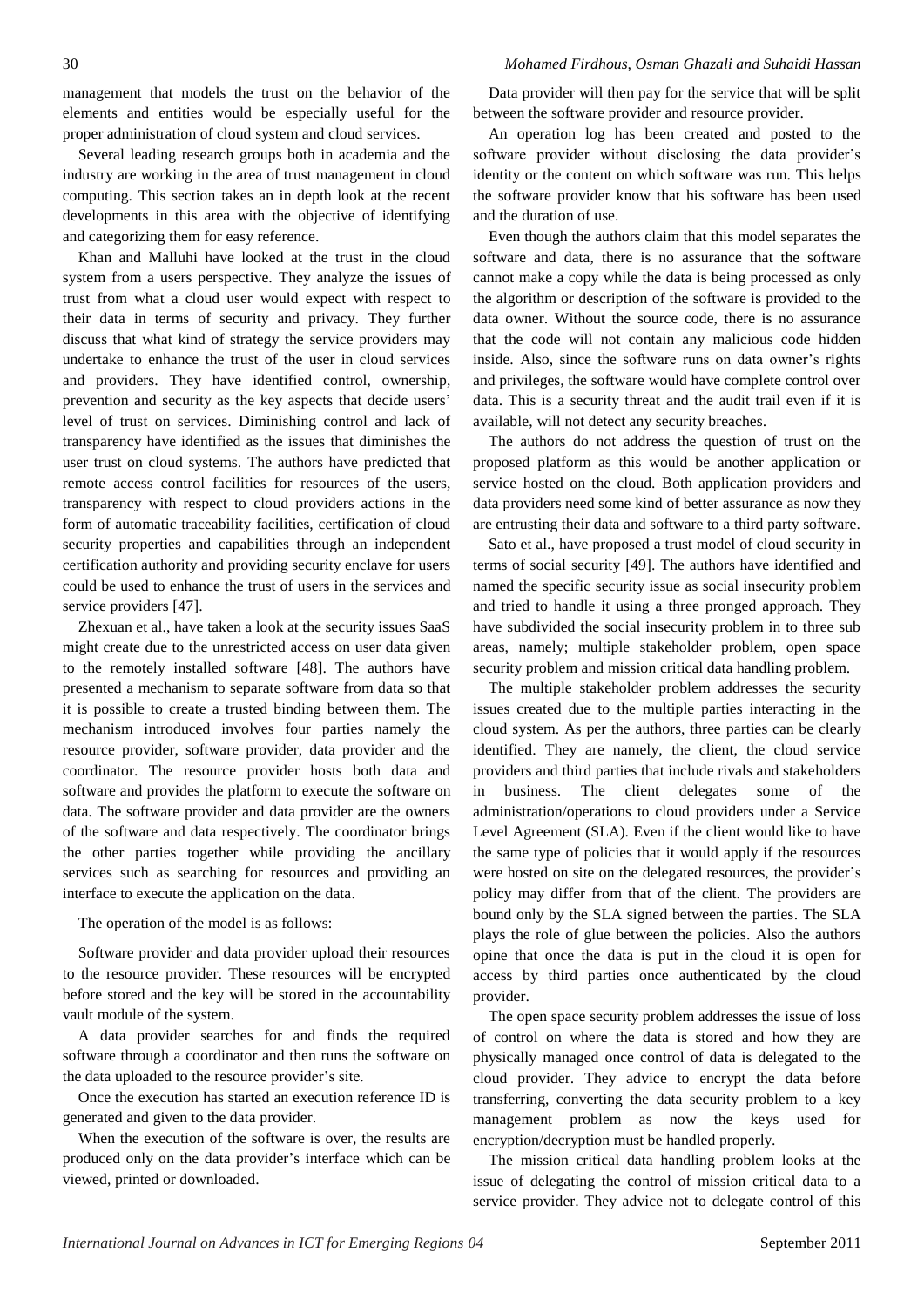data but to keep them in a private cloud in a hybrid setup, where the organization have unhindered control. However setting up of a private cloud may not be an option to small and medium sized organizations due to the high costs involved. Hence enhancement of security of the public cloud is the only option to serve everybody.

Authors have developed a trust model named 'cloud trust model' to address the problems raised above. Two more trust layers have been added to the conventional trust architecture. These layers have been named as The internal trust layer and the contracted trust layer. The Internal trust layer acts as the platform to build the entire trust architecture. It is installed in the in house facilities and hence under the control of the local administration. ID and key management are handled under the internal trust. Also any data that is considered critical or needs extra security must be stored under this layer.

Contracted trust has been defined as the trust enforced by an agreement. A cloud provider places his trust upon the client, based on the contract that is made up of three documents known as, Service Policy/Service Practice Statement (SP/SPS), Id Policy/Id Practice Statement (IdP/IdPS) and the contract.

Level of trust required can be negotiated by parties depending on the level of security needed for the data. A cloud system thus installed is called a secure cloud by the authors.

Li et al., propose a domain-based trust model to ensure the security and interoperability of cloud and cross-clouds environment and a security framework with an independent trust management module on top of traditional security modules [50]. They also put forward some trust based security strategies for the safety of both cloud customers and providers based on this security model.

A cloud trust model based on the family gene technology that is fundamentally different from the Public key Infrastructure based trust models has been proposed by Wang et al.,. The authors have studied the basic operations such as user authentication, authorization management and access control and proposed a Family-gene Based model for Cloud Trust (FBCT) integrating these operations [51-52].

Manuel et al., have proposed trust model that is integrated with CARE resource broker [53]. The proposed trust model can support both grid and cloud systems. The model computes trust using three main components namely, Security Level Evaluator, Feedback Evaluator and Reputation Trust Evaluator. Security Level Evaluation has been carried out based on authentication type, authorization type and self security competence mechanism. Multiple authentication, authorization mechanism and self security competence mechanisms are supported. Depending on the strength of individual mechanism, different grades are provided for trust value. Feedback Evaluation also goes through three different stages namely feedback collection, feedback verification and feedback updating. The Reputation Trust Evaluator computes the trust values of the grid/cloud resources based on their capabilities based on computational parameters and network parameters. Finally the overall trust value has been computed taking the arithmetic sum of all the individual trust values computed.

Shen et al., and Shen and Tong have analyzed the security of cloud computing environment and described the function of trusted computing platform in cloud computing [54-55]. They have also proposed a method to improve the security and dependability of cloud computing integrating the Trusted Computing Platform (TCP) into the cloud computing system. The TCP has been used in authentication, confidentiality and integrity in cloud computing environment. Finally the model has been developed as software middleware known as the Trusted Platform Software Stack (TSS).

Alhamad et al., have proposed a SLA based trust model for cloud computing. The model consists of the SLA agents, cloud consumer module and cloud services directory [56]. The SLA agent is the core module of the architecture as it groups the consumers to classes based on their needs, designs SLA metrics, negotiates with cloud providers, selects the providers based on non functional requirements such as QoS, and monitors the activities for the consumers and the SLA parameters. Cloud consumer module requests the external execution of one or more services. Cloud services directory is the one where the service providers can advertise their services and consumers seek to find the providers who meet their functional requirements such as database providers, hardware providers, application providers etc.,

The authors have proposed only the model and no implementation or evaluation has been developed or described. Hence the each and every module will have to be evaluated for their functionality and the effectiveness and finally the overall model will have to be evaluated for its effectiveness.

Yong et al., have proposed a model called a multi-tenancy trusted computing environment model (MTCEM) for cloud computing [57]. MTCEM has been proposed to deliver trusted IaaS to customers with a dual level transitive trust mechanism that supports a security duty separation function simultaneously. Since cloud facilities belong to multiple stakeholders such as Cloud Service Providers (CSP) and customers, they belong to multiple security domain and server different security subjects simultaneously. The different stakeholders may be driven by different motives such as best service, maximization of the return on investment and hence may work detrimental to the other party involved. Hence cloud computing should have the capability to compartmentalize each customer and CSP and support security duty separation defining clear and seamless security responsibility boundaries for CSP and customers.

MTCEM has been designed as two-level hierarchy transitive trust chain model which supports the security duty separation and supports three types of distinct stakeholders namely, CSP, customers and auditors. In this model, CSP assume the responsibilities to keep infrastructures trusted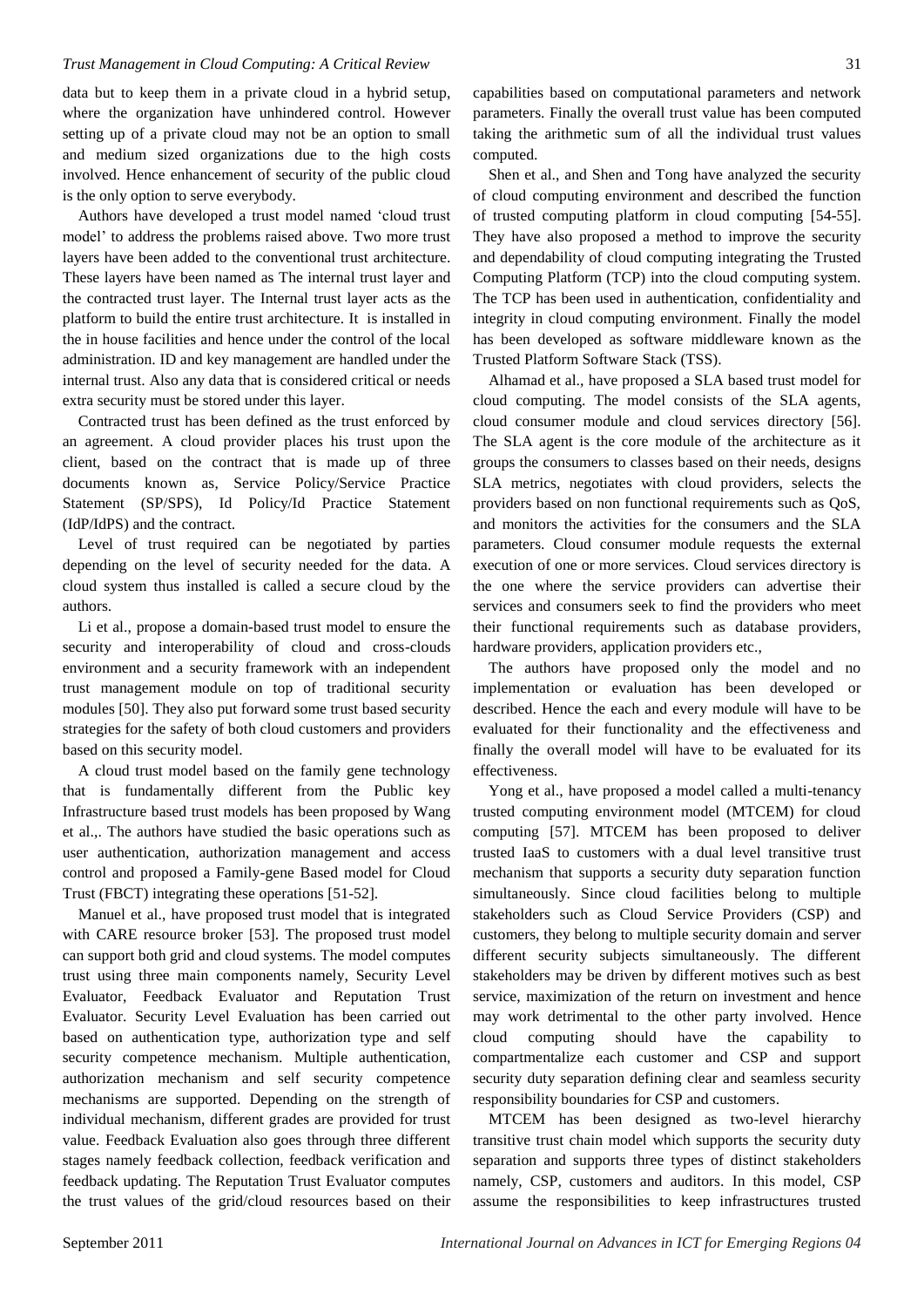while the customer assumes responsibility starting from the guest OS which installed by the customer on the Virtual Machines provided by the CSP. The auditor monitors the services provided by the CSP on behalf of the customers. The authors have implemented a prototype system to prove that MTCEM is capable of being implemented on commercial hardware and software. But no evaluation of the prototype on performance has been presented.

Yang et al., have studied the existing trust models and firewall technology. The authors have found that all the existing trust models ignore the existence of firewall in a network [58]. Since firewall is an integral and important component of any corporate security architecture, this non inclusion of firewall is a huge shortcoming. The authors have proposed a collaborative trust model of firewall-through based on Cloud theory. This paper also presents the detailed design calculations of the proposed trust model and practical algorithms of measuring and updating the value of dynamic trust.

The model has the following advantages compared to other models:

- There are different security policies for different domains.
- The model considers the transaction context, the historical data of entity influences and the measurement of trust value dynamically.
- The trust model is compatible with the firewall and does not break the firewall's local control policies.

Fu et al., have studied the security issues associated with software running in the cloud and proposed a watermarkaware trusted running environment to protect the software running in the cloud [59]. The proposed model is made up of two components namely the administrative center and the cloud server environment. The administrative center embeds watermark and customizes the Java Virtual Machines (JVM) and the specific trusted server platform includes a series of cloud servers deployed with the customized JVMs. Only specific and complete Java programs are allowed to run on the JVMs while rejecting all the unauthorized programs like invasion programs. The main advantage of this approach is that it introduces watermark aware running environment to cloud computing.

Ranchal et al., have studied the identity management in cloud computing and proposed a system without the involvement of a trusted third party [60]. The proposed system that is based on the use of predicates over encrypted data and multi-party computing is not only capable of using trusted hosts but also untrusted hosts in the cloud. Since the proposed approach is independent of a third party, it is less prone to attack as it reduces the risk of correlation attacks and side channel attacks, but it is prone to denial of service as active bundle may also be not executed at all in the remote host.

# 32 *Mohamed Firdhous, Osman Ghazali and Suhaidi Hassan*

Takabi et al., have proposed a security framework for cloud computing consisting of different modules to handle security and trust issues of key components [61]. The main issues discussed in the paper are identity management, access control, policy integration among multiple clouds, trust management between different clouds and between cloud providers and users. The framework identifies three main players in the cloud. They are cloud customers, service integrators and service providers. The service integrator plays the role of the mediator who brings the customers and service providers together. Service integrator facilitates collaboration among different service providers by composing services to meet the customer requirements. It is the responsibility of the service integrator to establish and maintain trust between provider domains and providers and customers. The service integrator discover the services from service providers or other service integrators, negotiate and integrate services to form collaborating services that will be sold to customers.

The service integrator module is composed of security management module, trust management module, service management module and heterogeneity management module. The heterogeneity management module manages the heterogeneity among the service providers. In addition to the above modules there are other minor modules that handle small but important tasks.

In overall this is a very comprehensive framework. But the authors have not discussed the interoperability issue of each component in the framework or implemented a prototype to evaluate the function and efficiency of the components or the overall framework.

Table 1 summarizes the proposed cloud computing trust management systems under different cloud computing parameters. From this table it is evident that most of the models proposed remain short of implementation and only a few have been simulated to prove the concept. Also, there is no single model that meets all the requirements of a cloud architecture especially the identity management, security of both data and applications, heterogeneity and SLA management. Also none of these systems have been based on solid theoretical foundation such as the trust models have been discussed in Section IV.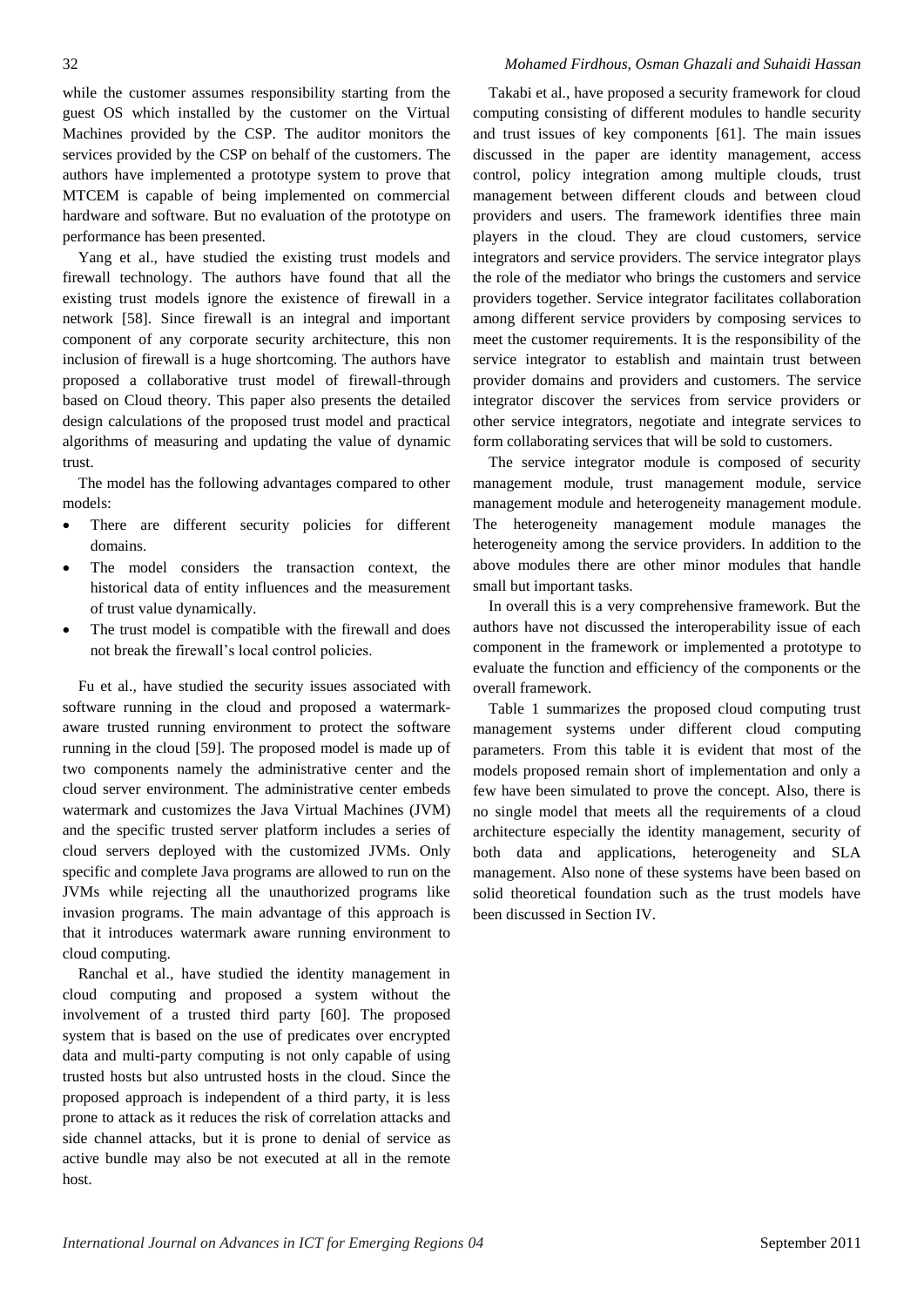| Work           | <b>Type</b>                                                 | <b>Identity</b><br>Mgmt/<br><b>Authentication</b> | Data<br>Security | <b>Cloud</b><br>Layer        | <b>SLA</b><br><b>Support</b> | Heterogenei<br>ty Support* | <b>Implemented</b>       | <b>Comments</b>                                                                        |
|----------------|-------------------------------------------------------------|---------------------------------------------------|------------------|------------------------------|------------------------------|----------------------------|--------------------------|----------------------------------------------------------------------------------------|
| $[47]$         | ÷,                                                          | Discussed                                         | Discussed        | $\overline{\phantom{a}}$     | ÷,                           | Yes                        | No                       | No concrete proposal. Only<br>discussed the issues.                                    |
| $[48]$         | Complete<br>Platform                                        | No                                                | Yes              | SaaS                         | No                           | Yes                        | No                       | Only a mechanism has been<br>proposed. No implementation<br>or evaluation carried out. |
| $[49]$         | Social<br>security<br>based                                 | Discussed                                         | Discussed        | $\overline{a}$               | Discussed                    | No                         | No                       | No concrete proposal. Only<br>discussed the issues.                                    |
| $[50]$         | Domain based                                                | N <sub>o</sub>                                    | No               | SaaS<br>PaaS<br>IaaS         | N <sub>o</sub>               | Yes                        | No                       | Model has been tested using<br>simulation.                                             |
| $[51 -$<br>52] | Family<br>gene<br>based                                     | Discussed                                         | No               | $\overline{a}$               | No                           | No                         | No                       | Model has been tested using<br>simulation.                                             |
| $[53]$         | Integrated<br>with<br><b>CARE</b> Resource<br><b>Broker</b> | Yes                                               | Yes              | $\overline{a}$               | No                           | Yes                        | No                       | Model has been tested using<br>simulation.                                             |
| $[54 -$<br>55] | Built on trusted<br>platform service                        | Yes                                               | Yes              | IaaS                         | No                           | Yes                        | No                       | Only a model has been<br>proposed.                                                     |
| $[56]$         |                                                             | No                                                | No               | $\overline{a}$               | Yes                          | Yes                        | No                       | Only a model has been<br>proposed.                                                     |
| $[57]$         | Built on Trusted<br>Computing<br>Platform                   | No                                                | No               | IaaS                         | No                           | No                         | Prototype<br>Implemented | Concept has been proved with a<br>prototype.                                           |
| $[58]$         | Domain based                                                | No                                                | No               | ÷,                           | No                           | Yes                        | No                       | Model has been tested using<br>simulation.                                             |
| $[59]$         | Watermark<br>based security                                 | No                                                | No               | SaaS                         | No                           | No                         | Prototype<br>Implemented | Concept has been proved with a<br>prototype.                                           |
| [60]           | Based on active<br>bundles scheme                           | Yes                                               | $\rm No$         | $\qquad \qquad \blacksquare$ | $\rm No$                     | Yes                        | Prototype<br>Implemented | Concept has been proved with a<br>prototype.                                           |
| $[61]$         |                                                             | Yes                                               | No               | SaaS<br>PaaS<br>IaaS         | $\rm No$                     | Yes                        | No                       | Only a model has been<br>proposed                                                      |

TABLE I SUMMARY AND COMPARISON OF CLOUD COMPUTING TRUST MANAGEMENT SYSTEMS SUPPORT ACROSS MULTIPLE HETEROGENEOUS CLOUDS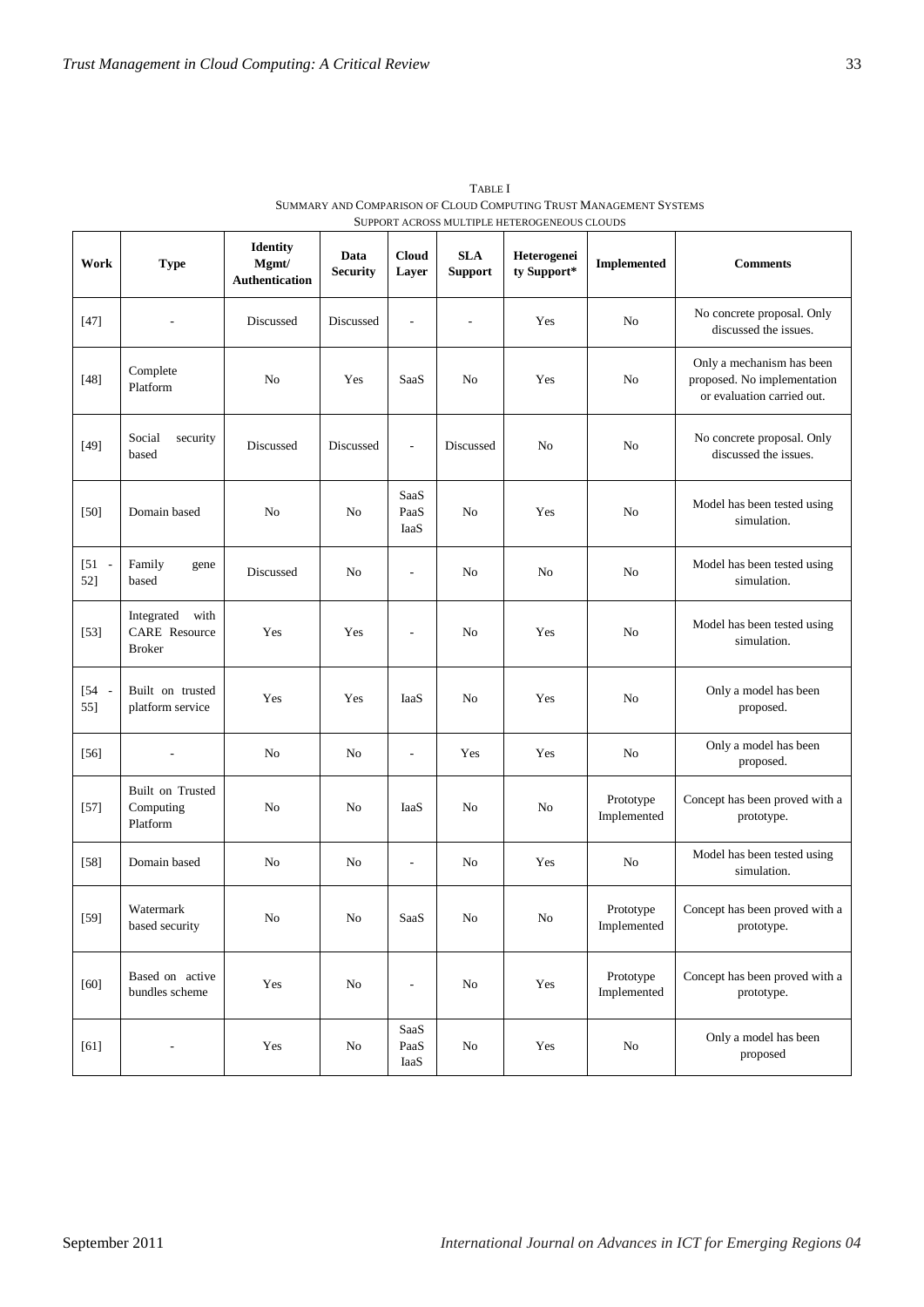## VI. CONCLUSIONS

Cloud computing has been the new paradigm in distributed computing in the recent times. For cloud computing to become widely adopted several issues need to be addressed. Cloud security is one of the most important issues that has to be addressed. Trust management is one of the important component in cloud security as cloud environment will have different kinds of users, providers and intermediaries. Proper trust management will help the users select the provider based on their requirements and trust worthiness. Also, trust management would help the providers select the clients who are trustworthy to serve.

In the paper, a comprehensive survey has been carried out on the trust management systems implemented on distributed systems with a special emphasis cloud computing. There are several trust models proposed for distributed systems. These models were mainly proposed for systems like clusters, grids and wireless sensor networks. These models have not been used or tested in cloud computing environments. Hence the suitability of these models for use in cloud computing cannot be recommended without an extensive evaluation. The authors propose to evaluate these models in future work. The trust management systems proposed for cloud computing have been extensively studied with respect to their capability, their applicability in practical heterogonous cloud environment and their implementabilty. The results have been presented in table for easy reference. During the evaluation of these systems, it was found that none of the proposed systems is based on solid theoretical foundation and also does not take any quality of service attribute for forming the trust scores. Hence solid theoretical foundation for building trust systems for cloud computing is necessary. The theoretical basis required can be achieved by adapting the trust models proposed for other distributed systems.

#### **REFERENCES**

- [1] Sheikh Mahbub Habib, Sebastian Ries, and Max Mühlhäuser, "Cloud Computing Landscape and Research Challenges regarding Trust and Reputation," in *Symposia and Workshops on Ubiquitous, Autonomic and Trusted Computing*, Xi'an, China, 2010, pp. 410-415.
- [2] Rajkumar Buyya, Chee Shin Yeo, Srikumar Venugopal, James Broberg, and Ivona Brandic, "Cloud computing and emerging IT platforms: Vision, hype, and reality for delivering computing as the 5th utility," *Journal of Future Generation Computer Systems*, vol. 25, no. 6, pp. 599- 616, June 2009.
- [3] Radu Prodan and Simon Ostermann, "A Survey and Taxonomy of Infrastructure as a Service and Web Hosting Cloud Providers," in *10th IEEE/ACM International Conference on Grid Computing*, Banff, AB, Canada, 2009, pp. 17-25.
- [4] Christian Vecchiola, Suraj Pandey, and Rajkumar Buyya, "High-Performance Cloud Computing: A View of Scientific Applications," in *10th International Symposium on Pervasive Systems, Algorithms, and Networks (ISPAN)*, Kaohsiung, Taiwan, 2009, pp. 4-16.
- [5] Michael Boniface et al., "Platform-as-a-Service Architecture for Real-Time Quality of Service Management in Clouds," in *Fifth International Conference on Internet and Web Applications and Services (ICIW)*, Barcelona, Spain, 2010, pp. 155-160.
- [6] Han Yu, Zhiqi Shen, Chunyan Miao, Cyril Leung, and Dusit Niyato, "A Survey of Trust and Reputation Management Systems in Wireless Communications," *Proceedings of the IEEE*, vol. 98, no. 10, pp. 1755- 1772, October 2010.
- [7] Zaobin Gan, Juxia He, and Qian Ding, "Trust relationship modelling in e-commerce-based social network," in *International conference on computational intelligence and security*, Beijing, China, 2009, pp. 206- 210.
- [8] D Harrison McKnight and Norman L Chervany, "Conceptualizing Trust: A Typology and E-Commerce Customer Relationships Model," in *34th Hawaii International Conference on System Sciences*, Island of Maui, HI, USA, 2001.
- [9] Wei Wang and Guo Sun Zeng, "Bayesian cognitive trust model based self-clustering algorithm for MANETs," *Science China Information Sciences*, vol. 53, no. 3, pp. 494–505, 2010.
- [10] Mario Gómez, Javier Carbó, and Earle Clara Benac, "A cognitive trust and reputation model for the ART testbed," *Inteligencia Artificial. Revista Iberoamericana de Inteligencia Artificial (in English)*, vol. 12, no. 39, pp. 29-40, 2008.
- [11] Huangmao Quan and Jie Wu, "CATM: A cognitive-inspired agentcentric trust model for online social networks," in *Ninth Annual IEEE International Conference on Pervasive Computing and Communications (Percom)*, Seattle, WA, USA, 2011.
- [12] Cristiano Castelfranchi, Rino Falcone, and Giovanni Pezzulo, "Trust in information sources as a source for trust: a fuzzy approach," in *Proceedings of the second international joint conference on autonomous agents and multiagent systems (AAMAS '03)*, Melbourne, Australia, 2003, pp. 89-96.
- [13] Stefano De Paoli et al., "Toward trust as result: An interdisciplinary approach," *Proceedings of ALPIS, Sprouts: Working Papers on Information Systems*, vol. 10, no. 8, 2010.
- [14] Masoud Akhoondi, Jafar Habibi, and Mohsen Sayyadi, "Towards a model for inferring trust in heterogeneous social networks," in *Second Asia International Conference on Modelling & Simulation*, Kuala Lumpur, Malaysia, 2008, pp. 52-58.
- [15] Ram Alexander Menkes, "An economic analysis of trust, social capital, and the legislation of trust," Ghent, Belgium, LLM Thesis 2007.
- [16] Jie Zhang and Robin Cohen, "Design of a mechanism for promoting honesty in e-marketplaces," in *22nd Conference on Artificial Intelligence (AAAI), AI and the Web Track*, Vancouver, British Columbia, Canada, 2007.
- [17] Jie Zhang, "Promoting Honesty in Electronic Marketplaces: Combining Trust Modeling and Incentive Mechanism Design," Waterloo, Ontario, Canada, PhD Theis 2009.
- [18] Shashi Mittal and Kalyanmoy Deb, "Optimal strategies of the iterated prisoner's dilemma problem for multiple conflicting objectives," in *IEEE Symposium on Computational Intelligence and Games*, Reno, NV, USA, 2006, pp. 197 - 204.
- [19] Jian Zhou, Jiangbo Wang, Rongshan Liang, and Yanfu Zhang, "Flexible service analysis based on the "Prisoner's Dilemma of service"," in *6th International Conference on Service Systems and Service Management (ICSSSM '09)*, Xiamen, china, 2009, pp. 434 - 437.
- [20] Hongbing Huang, Guiming Zhu, and Shiyao Jin, "Revisiting trust and reputation in multi-agent systems," in *ISECS International Colloquium on Computing, Communication, Control, and Management*, Guangzhou, China, 2008, pp. 424-429.
- [21] Lik Mui, "Computational models of trust and reputation:agents, evolutionary games, and social networks," Boston, MA, USA, PhD Thesis 2002.
- [22] Mohammad Momani and Subhash Challa, "Survey of Trust Models in Different Network Domains," *International Journal of Ad hoc, Sensor & Ubiquitous Computing* , vol. 1, no. 3, pp. 1-19, September 2010.
- [23] Tzu Yu Chuang, "Trust with Social Network Learning in E-Commerce," in *IEEE International Conference on Communications Workshops*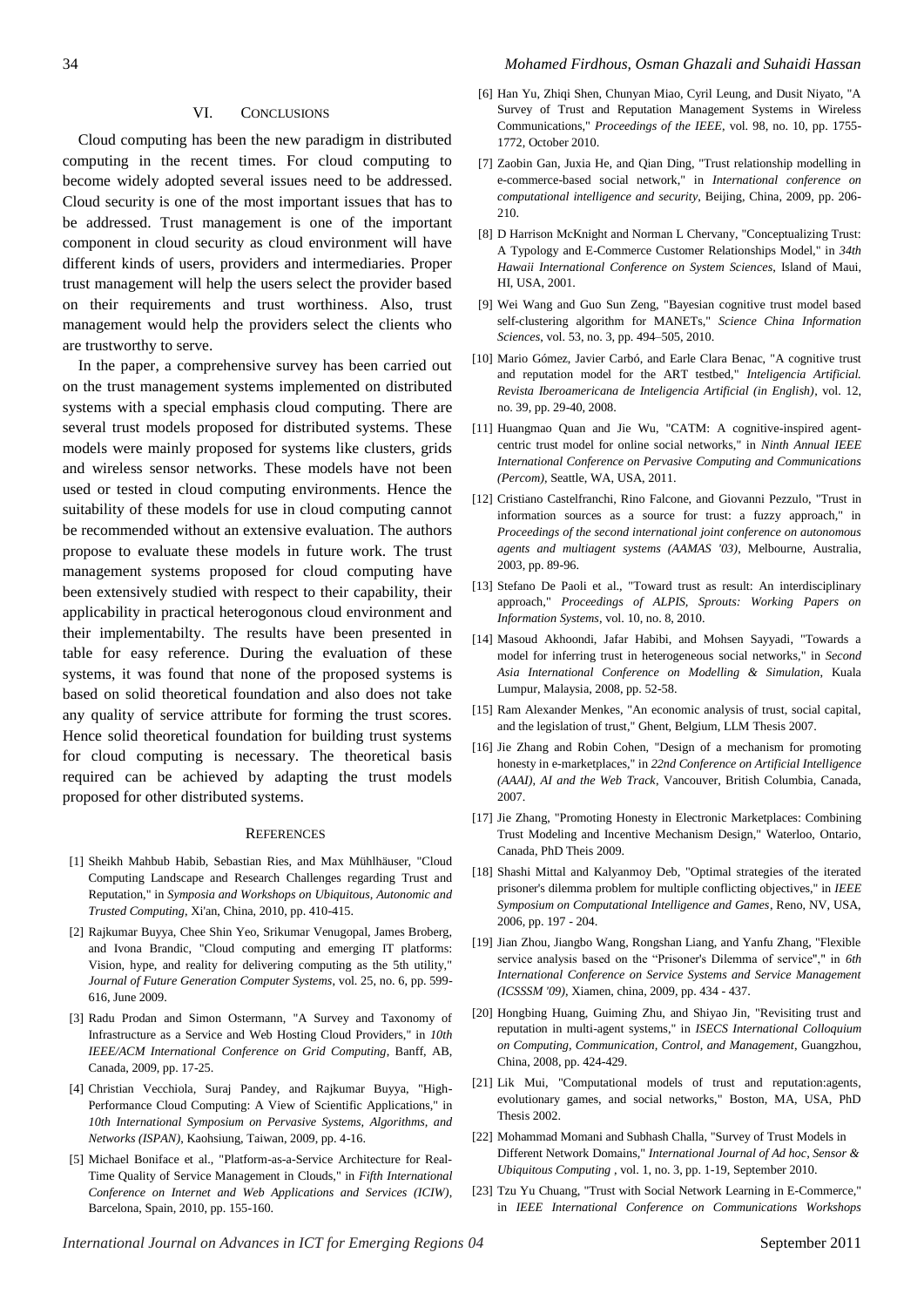*(ICC)*, Capetown, South Africa, 2010, pp. 1-6.

- [24] Marcim Adamski et al., "Trust and Security in Grids: A State of the Art," European Union, 2008.
- [25] Antonios Gouglidis and Ioannis Mavridis, "A Foundation for Defining Security Requirements in Grid Computing," in *13th Panhellenic Conference on Informatics ( PCI '09)*, Corfu, Greece, 2009, pp. 180-184.
- [26] Leonardo B De Oliveira and Carlos A Maziero, "A Trust Model for a Group of E-mail Servers," *CLEI Electronic Journal*, vol. 11, no. 2, pp. 1-11, 2008.
- [27] Qing Zhang, Ting Yu, and Keith Irwin, "A Classification Scheme for Trust Functions in Reputation-Based Trust Management," in *International Workshop on Trust, Security, and Reputation on the Semantic Web*, Hiroshima, Japan, 2004.
- [28] Ruichuan Chen, Xuan Zhao, Liyong Tang, Jianbin Hu, and Zhong Chen, "CuboidTrust: A Global Reputation-Based Trust Model in Peer-to-Peer Networks," in *Autonomic and Trusted Computing*. Berlin / Heidelberg: Springer, 2007, vol. 4610, pp. 203-215.
- [29] Sepandar D Kamvar, Mario T Schlosser, and Hector Garcia-Molina, "The EigenTrust Algorithm for Reputation Management in P2P Networks," in *Proceedings of the 12th international conference on World Wide Web (WWW '03)*, Budapest, Hungary, 2003, pp. 640-651.
- [30] Yong Wang, Vinny Cahill, Elizabeth Gray, Colin Harris, and Lejian Liao, "Bayesian network based trust management," in *Autonomic and Trusted Computing*. Berlin / Heidelberg: Springer, 2006, pp. 246-257.
- [31] Huirong Tian, Shihong Zou, Wendong Wang, and Shiduan Cheng, "A Group Based Reputation System for P2P Networks," in *Autonomic and Trusted Computing*. Berlin / Heidelberg: Springer, 2006, pp. 342-351.
- [32] Wei Wang, Guosun Zeng, and Lulai Yuan, "Ant-based Reputation Evidence Distribution in P2P Networks," in *Fifth International Conference Grid and Cooperative Computing (GCC 2006)*, Hunan, China, 2006, pp. 129 - 132.
- [33] Yu Zhang, Huajun Chen, and Zhaohui Wu, "A Social Network-Based Trust Model for the Semantic Web," in *Autonomic and Trusted Computing*. Berlin / Heidelberg: Springer, 2006, pp. 183-192.
- [34] Fajiang Yu, Huanguo Zhang, Fei Yan, and Song Gao, "An Improved Global Trust Value Computing Method in P2P System," in *Autonomic and Trusted Computing*. Berlin / Heidelberg: Springer, 2006, pp. 258- 267.
- [35] Weijie Wang, Xinsheng Wang, Shuqin Pan, and Ping Liang, "A New Global Trust Model based on Recommendation for Peer-To-Peer Network," in *International Conference on New Trends in Information and Service Science*, Beijing, China, 2009, pp. 325-328.
- [36] Xueming Li and Jianke Wang, "A Global Trust Model of P2P Network Based on Distance-Weighted recommendation," in *IEEE International Conference on Networking, Architecture, and Storage*, Hunan, China, 2009, pp. 281-284.
- [37] Xiong Li and Liu Ling, "PeerTrust: supporting reputation-based trust for peer-to-peer electronic communities," *IEEE Transactions on Knowledge and Data Engineering*, vol. 16, no. 7, pp. 843-857, July 2004.
- [38] Ayman Tajeddine, Ayman Kayssi, Ali Chehab, and Hassan Artail, "PATROL-F - A Comprehensive Reputation-Based Trust Model with Fuzzy Subsystems," in *Autonomic and Trusted Computing*. Berlin / Heidelberg: Springer, 2006, pp. 205-216.
- [39] Yuan Wang, Ye Tao, Ping Yu, Feng Xu, and Jian Lü, "A Trust Evolution Model for P2P Networks," in *Autonomic and Trusted Computing*. Berlin / Heidelberg: Springer, 2007, pp. 216-225.
- [40] Zhuo Tang, Zhengding Lu, and Kai Li, "Time-based Dynamic Trust Model using Ant Colony Algorithm," *Wuhan University Journal of Natural Sciences*, vol. 11, no. 6, pp. 1462-1466, 2006.
- [41] Felix Gomez Marmol, Gregorio Martinez Perez, and Antonio F Gomez Skarmeta, "TACS, a Trust Model for P2P Networks," *Wireless Personal Communications*, vol. 51, no. 1, pp. 153-164, 2009.
- [42] Ghada Derbas, Ayman Kayssi, Hassan Artail, and Ali Chehab,

"TRUMMAR - A Trust Model for Mobile Agent Systems based on Reputation," in *The IEEE/ACS International Conference on Pervasive Services (ICPS 2004)*, Beirut, Lebanon, 2004, pp. 113-120.

- [43] Ayman Tajeddine, Ayman Kayssi, Ali Chehab, and Hassan Artail, "PATROL: A Comprehensive Reputation-based Trust Model," *International Journal of Internet Technology and Secured Transactions*, vol. 1, no. 1/2, pp. 108-131, August 2007.
- [44] Felix Gomez Marmol, Gregorio Mrtinez Perez, and Javier G Marin-Blazquez, "META-TACS: A Trust Model Demonstration of Robustness through a Genetic Algorithm," *Autosof Journal of Intelligent Automation and Soft Computing*, vol. 16, no. X, pp. 1-19, 2009.
- [45] Cesar Ghali, Ali Chehab, and Ayman Kayssi, "CATRAC: Context-Aware Trust- and Role-based Access Control for Composite Web Services," in *10th IEEE International Conference on Computer and Information Technology*, Bradford, England, 2010, pp. 1085-1089.
- [46] Yao Wang and Julita Vassileva, "Bayesian Network-based Trust Model," in *IEEE/WIC International Conference on Web Intelligence (WI 2003)*, Halifax, Canada, 2003, pp. 372 - 378.
- [47] Khaled M Khan and Qutaibah Malluhi, "Establishing Trust in Cloud Computing," *IT Professional*, vol. 12, no. 5, pp. 20 - 27, 2010.
- [48] Zhexuan Song, Jusus Molina, and Christina Strong, "Trusted Anonymous Execution: A Model to RaiseTrust in Cloud," in *9th International Conference on Grid and Cooperative Computing (GCC)*, Nanjing, China, 2010, pp. 133 - 138.
- [49] Hiroyuki Sato, Atsushi Kanai, and Shigeaki Tanimoto, "A Cloud Trust Model in a Security Aware Cloud," in *10th IEEE/IPSJ International Symposium on Applications and the Internet (SAINT)*, Seoul, South Korea, 2010, pp. 121 - 124.
- [50] Wenjuan Li, Lingdi Ping, and Xuezeng Pan, "Use trust management module to achieve effective security mechanisms in cloud environment," in *International Conference on Electronics and Information Engineering (ICEIE)*, vol. 1, Kyoto, Japan, 2010, pp. 14-19.
- [51] Tie Fang Wang, Bao Sheng Ye, Yun Wen Li, and Yi Yang, "Family Gene based Cloud Trust Model," in *International Conference on Educational and Network Technology (ICENT)*, Qinhuangdao, China, 2010, pp. 540 - 544.
- [52] Tie Fang Wang, Bao Sheng Ye, Yun Wen Li, and Li Shang Zhu, "Study on Enhancing Performance of Cloud Trust Model with Family Gene Technology," in *3rd IEEE International Conference on Computer Science and Information Technology (ICCSIT)*, vol. 9, Chengdu, China, 2010, pp. 122 - 126.
- [53] Paul D Manuel, Thamarai Selve, and Mostafa Ibrahim Abd-EI Barr, "Trust management system for grid and cloudresources," in *First International Conference on Advanced Computing (ICAC 2009)*, Chennai, India, 2009, pp. 176-181.
- [54] Zhidong Shen, Li Li, Fei Yan, and Xiaoping Wu, "Cloud Computing System Based on TrustedComputing Platform," in *International Conference on Intelligent Computation Technology and Automation (ICICTA)*, vol. 1, Changsha, China, 2010, pp. 942 - 945.
- [55] Zhidong Shen and Qiang Tong, "The security of cloud computing system enabled by trusted computing technology," in *2nd International Conference on Signal Processing Systems (ICSPS)*, vol. 2, Dalian, China, 2010, pp. 11-15.
- [56] Mohammed Alhamad, Tharam Dillon, and Elizabeth Chang, "SLAbased Trust Model for Cloud Computing," in *13th International Conference on Network-Based Information Systems*, Takayama, Japan, 2010, pp. 321 - 324.
- [57] Xiao Yong Li, Li Tao Zhou, Yong Shi, and Yu Guo, "A trusted computing environment model in cloudarchitecture," in *Ninth International Conference on Machine Learning and Cybernetics (ICMLC)*, vol. 6, Qingdao, China, 2010, pp. 2843-2848.
- [58] Zhimin Yang, Lixiang Qiao, Chang Liu, Chi Yang, and Guangming Wan, "A Collaborative Trust Model of Firewall-through based on Cloud